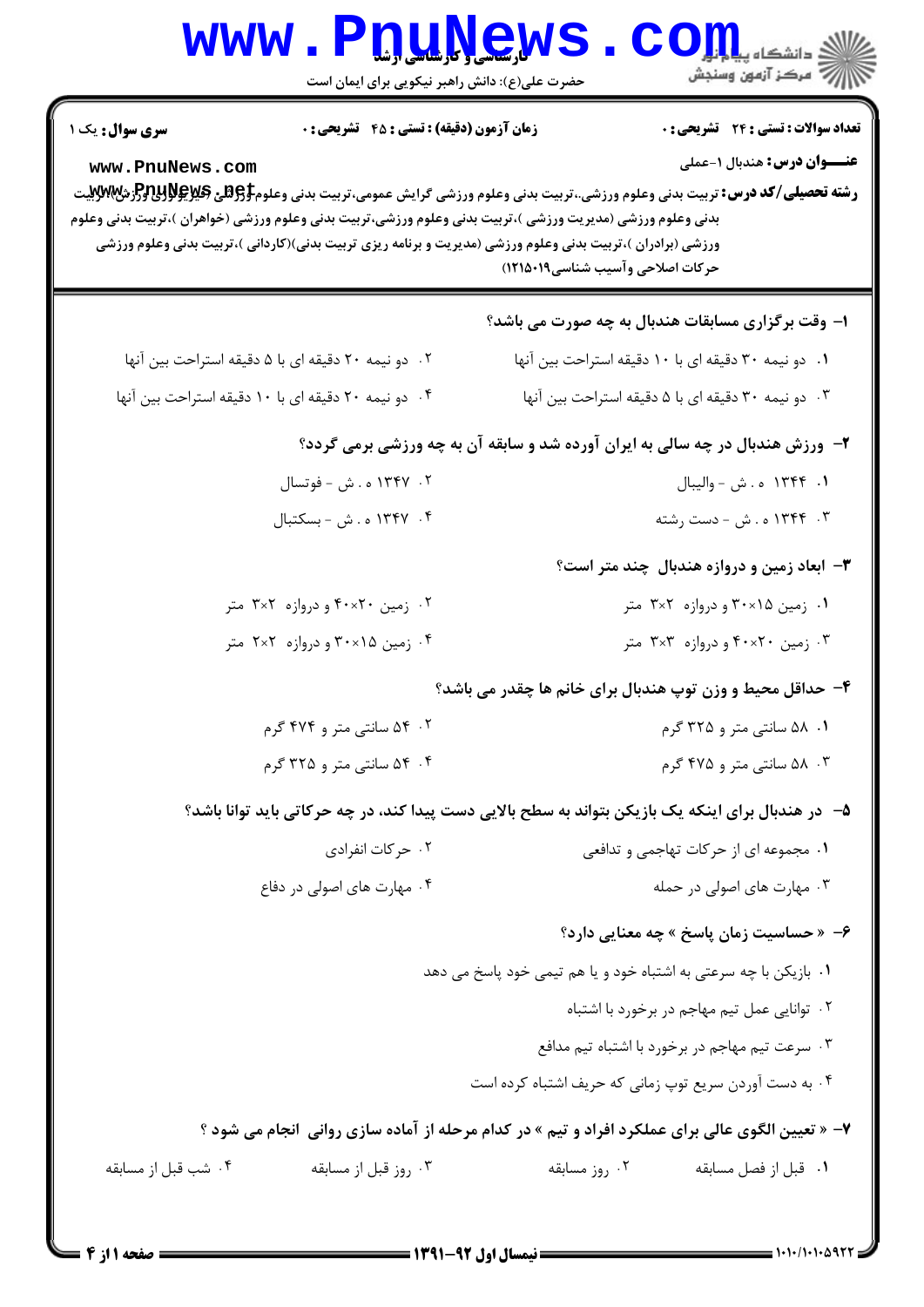| <b>WWW.</b>                                                                                                                                                                                                                                                                                            | <b>LÜNÜÖRR</b><br>حضرت علی(ع): دانش راهبر نیکویی برای ایمان است                                                                                          |                                                        | ڪ دانشڪاه پ <b>يا ۾ ٿو.<br/>∥<sup>7</sup> مرڪز آزمون وسنڊش</b>                    |
|--------------------------------------------------------------------------------------------------------------------------------------------------------------------------------------------------------------------------------------------------------------------------------------------------------|----------------------------------------------------------------------------------------------------------------------------------------------------------|--------------------------------------------------------|-----------------------------------------------------------------------------------|
| <b>سری سوال : ۱ یک</b><br>www.PnuNews.com<br><b>رشته تحصیلی/کد درس:</b> تربیت بدنی وعلوم ورزشی.،تربیت بدنی وعلوم ورزشی گرایش عمومی،تربیت بدنی وعلوم\$ <del>PU3</del> لاق&و\$PU3لرش&WWتيت<br>بدنی وعلوم ورزشی (مدیریت ورزشی )،تربیت بدنی وعلوم ورزشی،تربیت بدنی وعلوم ورزشی (خواهران )،تربیت بدنی وعلوم | زمان آزمون (دقیقه) : تستی : 45 آتشریحی : 0<br>ورزشی (برادران )،تربیت بدنی وعلوم ورزشی (مدیریت و برنامه ریزی تربیت بدنی)(کاردانی )،تربیت بدنی وعلوم ورزشی | (حركات اصلاحي وآسيب شناسي١٢١٥٠١٩                       | <b>تعداد سوالات : تستی : 24 گشریحی : 0</b><br><b>عنــــوان درس:</b> هندبال ۱-عملی |
|                                                                                                                                                                                                                                                                                                        |                                                                                                                                                          |                                                        | ۸– کدام گزینه دستگاه انرژی غالب در هندبال می باشد؟                                |
| ۰۴ هوازي و بي هوازي                                                                                                                                                                                                                                                                                    | ۰۳ اسید لاکتیک                                                                                                                                           | ۰۲ بی هوازی                                            | ۰۱ هوازي                                                                          |
|                                                                                                                                                                                                                                                                                                        |                                                                                                                                                          | ۹- کدام ویژگی های ذیل برای بازیکنان هندبال مؤثرتر است؟ |                                                                                   |
|                                                                                                                                                                                                                                                                                                        | ۰۲ قدرت ، استقامت ، سرعت                                                                                                                                 |                                                        | ۰۱ قدرت ، سرعت ، چابکی                                                            |
|                                                                                                                                                                                                                                                                                                        | ۴. استقامت ، هماهنگی ، تعادل                                                                                                                             |                                                        | ۰۳ سرعت ، تعادل ، چابکی                                                           |
|                                                                                                                                                                                                                                                                                                        | <b>۱۰</b> - ترتیب گام برداشتن در حرکت سه گام برای بازیکنان راست دست و پرتاب به چه صورت می باشد؟                                                          |                                                        |                                                                                   |
| ۰۲ راست ، راست ، چپ و پرتاب با دست چپ                                                                                                                                                                                                                                                                  |                                                                                                                                                          | ۰۱ راست ، چپ ، راست و پرتاب با دست راست                |                                                                                   |
| ۰۴ چپ ، راست ، چپ و پرتاب با دست راست                                                                                                                                                                                                                                                                  |                                                                                                                                                          | ۰۳ چپ ، چپ ، راست و پرتاب با دست چپ                    |                                                                                   |
|                                                                                                                                                                                                                                                                                                        |                                                                                                                                                          |                                                        | 1۱– پایه بازی هندبال برکدام حرکات استوار است؟                                     |
| ۰۴ شوت و دریافت                                                                                                                                                                                                                                                                                        | ۰۳ پاس و شوت                                                                                                                                             | ۰۲ سه گام و شوت                                        | ٠١ پاس و دريافت                                                                   |
|                                                                                                                                                                                                                                                                                                        | ۱۲– کدام پاس از سادهترین و طبیعیترین پاسها در هندبال بوده و از امتیازات آن سرعت و حالت طبیعی دست است؟                                                    |                                                        |                                                                                   |
| ۰۲ پاس از پائین با یک دست                                                                                                                                                                                                                                                                              |                                                                                                                                                          | ۰۱ پاس از پشت کمر                                      |                                                                                   |
|                                                                                                                                                                                                                                                                                                        | ۰۴ پاس از پشت کمر                                                                                                                                        |                                                        | ۰۳ پاس مچی                                                                        |
|                                                                                                                                                                                                                                                                                                        | ۱۳- کدام پاس هم در حالت ایستاده و هم در حالت دویدن به کار می رود و با حرکت سه گام همراه است؟                                                             |                                                        |                                                                                   |
| ۰۴ پاس دو دست                                                                                                                                                                                                                                                                                          | ۰۳ پاس پرشی                                                                                                                                              | ۰۲ پاس از پایین                                        | ۰۱ پاس از پشت                                                                     |
|                                                                                                                                                                                                                                                                                                        |                                                                                                                                                          |                                                        | ۱۴– کدام گزینه از اصول دریافت توپ می باشد؟                                        |
| ۰۲ راست کردن آرنج هنگام دریافت                                                                                                                                                                                                                                                                         |                                                                                                                                                          | ۰۱ دریافت و کشیدن توپ به نزدیک بدن                     |                                                                                   |
| ۰۴ نگاه نکردن به توپ                                                                                                                                                                                                                                                                                   |                                                                                                                                                          | ۰۳ افزايش مالكيت توپ                                   |                                                                                   |
|                                                                                                                                                                                                                                                                                                        | ۱۵– کدام تکنیک به بازیکن اجازه می دهد تا جهت انتخاب تصمیم مناسب، توپ را در مدت زمان بیشتری در اختیار داشته                                               |                                                        | باشد؟                                                                             |
| ۰۴ پاس                                                                                                                                                                                                                                                                                                 | ۰۳ شوت                                                                                                                                                   | ۰۲ دریافت                                              | ۰۱ دریبل                                                                          |
|                                                                                                                                                                                                                                                                                                        |                                                                                                                                                          |                                                        |                                                                                   |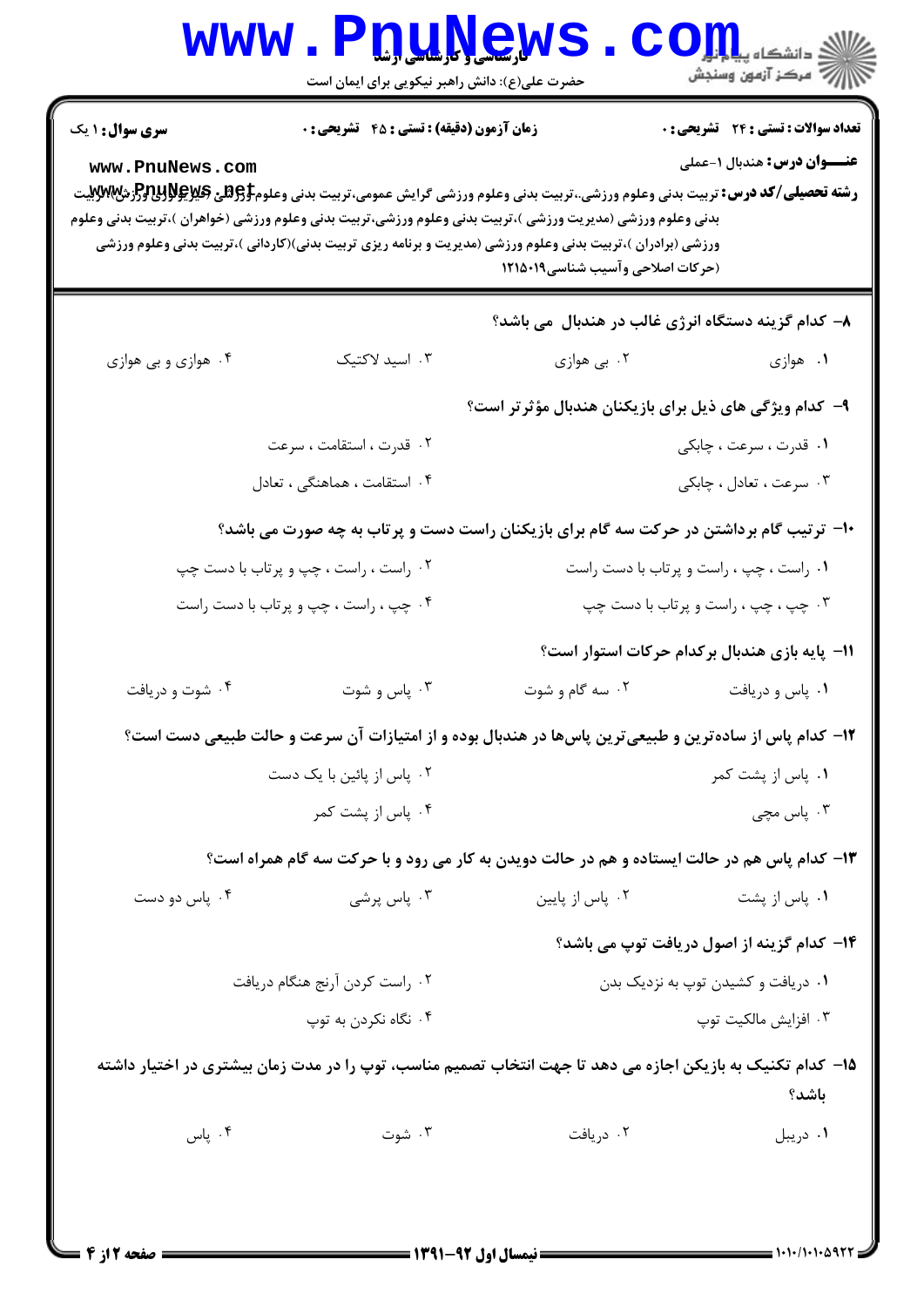|                                                                                                                                                                                                                                                                                                                                                                                                                                                                                                                                                                                  | www.PnuNew                                                                                     |                                                              |                                                 |  |  |  |
|----------------------------------------------------------------------------------------------------------------------------------------------------------------------------------------------------------------------------------------------------------------------------------------------------------------------------------------------------------------------------------------------------------------------------------------------------------------------------------------------------------------------------------------------------------------------------------|------------------------------------------------------------------------------------------------|--------------------------------------------------------------|-------------------------------------------------|--|--|--|
|                                                                                                                                                                                                                                                                                                                                                                                                                                                                                                                                                                                  | حضرت علی(ع): دانش راهبر نیکویی برای ایمان است                                                  |                                                              |                                                 |  |  |  |
| <b>زمان آزمون (دقیقه) : تستی : 45 قشریحی : 0</b><br><b>تعداد سوالات : تستی : 24 - تشریحی : 0</b><br><b>سری سوال : ۱ یک</b><br><b>عنــــوان درس:</b> هندبال ۱-عملی<br>www.PnuNews.com<br><b>رشته تحصیلی/کد درس:</b> تربیت بدنی وعلوم ورزشی.،تربیت بدنی وعلوم ورزشی گرایش عمومی،تربیت بدنی وعلوم\$BRU و PRHH و PHH<br>بدنی وعلوم ورزشی (مدیریت ورزشی )،تربیت بدنی وعلوم ورزشی،تربیت بدنی وعلوم ورزشی (خواهران )،تربیت بدنی وعلوم<br>ورزشی (برادران )،تربیت بدنی وعلوم ورزشی (مدیریت و برنامه ریزی تربیت بدنی)(کاردانی )،تربیت بدنی وعلوم ورزشی<br>(حركات اصلاحي وآسيب شناسي١٢١٥٠١٩ |                                                                                                |                                                              |                                                 |  |  |  |
|                                                                                                                                                                                                                                                                                                                                                                                                                                                                                                                                                                                  |                                                                                                |                                                              | ۱۶– انواع دریبل در هندبال به چه صورت است؟       |  |  |  |
|                                                                                                                                                                                                                                                                                                                                                                                                                                                                                                                                                                                  | ۰۲ دریبل در حالت ایستاده و دریبل در حالت حرکت                                                  | ۰۱ دریبل کوتاه و دریبل بلند                                  |                                                 |  |  |  |
|                                                                                                                                                                                                                                                                                                                                                                                                                                                                                                                                                                                  | ۰۴ دریبل ایستاده و کوتاه                                                                       | ۰۳ دریبل در حال حرکت و بلند                                  |                                                 |  |  |  |
| ۱۷- کدام شوت به همراه سه گام و از بالای سر دفاع انجام می شود؟                                                                                                                                                                                                                                                                                                                                                                                                                                                                                                                    |                                                                                                |                                                              |                                                 |  |  |  |
| ۰۴ شوت قوسی                                                                                                                                                                                                                                                                                                                                                                                                                                                                                                                                                                      | ۰۳ شوت پرشی                                                                                    | ۰۲ شوت از گوشه                                               | ۰۱ شوت از بالای سر                              |  |  |  |
|                                                                                                                                                                                                                                                                                                                                                                                                                                                                                                                                                                                  |                                                                                                |                                                              | ۱۸- اغلب در پنالتی از چه ضرباتی استفاده می شود؟ |  |  |  |
|                                                                                                                                                                                                                                                                                                                                                                                                                                                                                                                                                                                  | ۰۲ شوت پرشی و شوت شیرجه ای                                                                     |                                                              | ۰۱ شوت بالای سر و شوت شیرجه ای                  |  |  |  |
| ۰۴ شوت پشت و شوت شیرجه ای                                                                                                                                                                                                                                                                                                                                                                                                                                                                                                                                                        |                                                                                                | ۰۳ شوت بالای سر و شوت پرشی                                   |                                                 |  |  |  |
|                                                                                                                                                                                                                                                                                                                                                                                                                                                                                                                                                                                  |                                                                                                |                                                              | ۱۹- کدام شوت، شکل پیشرفته شوت از بالای سر است؟  |  |  |  |
| ۰۴ شوت شیرجه ای                                                                                                                                                                                                                                                                                                                                                                                                                                                                                                                                                                  | ۰۳ شوت از گوشه                                                                                 | ۰۲ شوت از پایین                                              | ۰۱ شوت قوسی                                     |  |  |  |
|                                                                                                                                                                                                                                                                                                                                                                                                                                                                                                                                                                                  | <b>۲۰</b> - جلوگیری از به ثمر رسیدن حملات حریف و بر هم زدن نقشه تهاجمی حریف چه نامیده می شود؟  |                                                              |                                                 |  |  |  |
| ۰۴ تاکتیک                                                                                                                                                                                                                                                                                                                                                                                                                                                                                                                                                                        | ۰۳ ضد حمله                                                                                     | ۰۲ دفاع                                                      | ٠١ حمله                                         |  |  |  |
|                                                                                                                                                                                                                                                                                                                                                                                                                                                                                                                                                                                  |                                                                                                | <b>۲۱</b> - طریقه صحیح ایستادن دروازه بان به چه شکل می باشد؟ |                                                 |  |  |  |
|                                                                                                                                                                                                                                                                                                                                                                                                                                                                                                                                                                                  | ۰۲ مرکز ثقل را بالا نگه دارد.                                                                  | ۰۱ دستها پایین و در حد شانه می باشد.                         |                                                 |  |  |  |
|                                                                                                                                                                                                                                                                                                                                                                                                                                                                                                                                                                                  | ۰۴ پاها را دو برابر عرض شانه باز کند.                                                          |                                                              | ۰۳ مانند ایستادن اصلی دفاع می باشد.             |  |  |  |
|                                                                                                                                                                                                                                                                                                                                                                                                                                                                                                                                                                                  | ۲۲– اگر بازیکنی بدون اینکه تعویض انجام دهد به صورت اضافه وارد زمین شود چه تصمیمی گرفته می شود؟ |                                                              |                                                 |  |  |  |
|                                                                                                                                                                                                                                                                                                                                                                                                                                                                                                                                                                                  |                                                                                                |                                                              | ۰۱ بازیکن اخراج می شود.                         |  |  |  |
|                                                                                                                                                                                                                                                                                                                                                                                                                                                                                                                                                                                  |                                                                                                |                                                              | ۰۲ پنالتی زده می شود.                           |  |  |  |
|                                                                                                                                                                                                                                                                                                                                                                                                                                                                                                                                                                                  | ۰۳ بازیکن ۲ دقیقه تعلیق می شود و یکی دیگر از بازیکنان تیم نیز باید ۲ دقیقه از زمین بیرون رود.  |                                                              |                                                 |  |  |  |
|                                                                                                                                                                                                                                                                                                                                                                                                                                                                                                                                                                                  |                                                                                                |                                                              | ۰۴ بازیکن اکسکلود می شود.                       |  |  |  |
|                                                                                                                                                                                                                                                                                                                                                                                                                                                                                                                                                                                  | ۲۳- دروازه بان در چه صورتی می تواند با بازیکنان جای خود را عوض نماید؟                          |                                                              |                                                 |  |  |  |
|                                                                                                                                                                                                                                                                                                                                                                                                                                                                                                                                                                                  | ٠١. بازیکن و دروازمبان نمی توانند جای خود را عوض کنند .<br>۰۲ با تعويض لباس                    |                                                              |                                                 |  |  |  |
|                                                                                                                                                                                                                                                                                                                                                                                                                                                                                                                                                                                  | ۰۴ در زمان دفاع                                                                                |                                                              | ۰۳ در زمان حمله                                 |  |  |  |
| صفحه ۱۳ از ۴                                                                                                                                                                                                                                                                                                                                                                                                                                                                                                                                                                     |                                                                                                | <b>ـــــــــــــ نیمسال اول 92-1391 ــــــــ</b>             |                                                 |  |  |  |